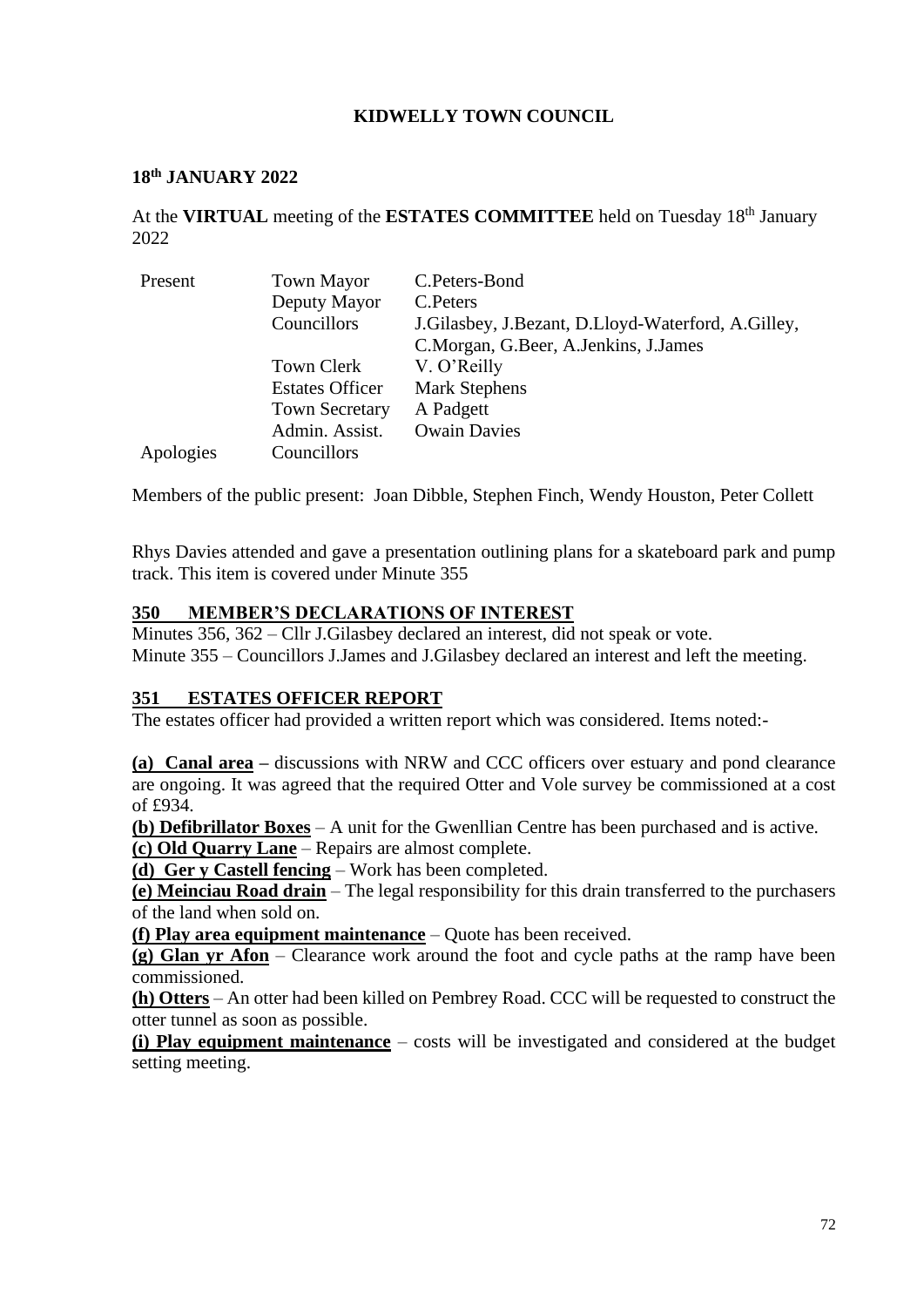# **Matters arising from the Estates Committee Meeting of 14th December 2021**

# **352 CEMETERY**

The retaining wall has been completed. Railings have been installed. Pathways will be part of the next phase. Cemetery notices have faded. New notices will be ordered. The pedestrian gate, which has disintegrated, will be replaced.

### **353 H19 H15 A12- RENT REVIEW "in camera"**

A valuation has been determined and disputed by the leasees. Action is being taken to resolve the issues. The town council valuation document has been sent to the agent concerned. Additional information requested has been forwarded to the agent.

## **354 HISTORY SHED EXPERIENCE**

Planning application has been submitted. The county has requested an extension of time for deliberation. Natural Resources Wales requires 3 reports to be submitted. Flood assessment, Contamination report and a Construction Environment Plan – a total cost of £2,570. Planning cannot be considered further until these reports have been received.

## **355 SKATE BOARD PARK AND PUMP TRACK**

Rhys Davies gave a presentation which detailed the following:-

Evidence of consultation with residents was given. Opportunities for young people were demonstrated. Logistics were detailed. Sources of funding were explored. He was thanked for his clear and well presented research. It was **RESOLVED** to support the venture and provide locations for the parks, behind and adjacent to the Gwenllian Centre. This initiative will be publicised so the community will be aware of the development and become involved at an early stage.

### **356 BRIDLEWAY TRANSFER – YSGOL GWENLLIAN DEVELOPMENT**

The county council wishes to add the footprint of part of the bridleway (11/31a) to the school development site. Planning permission for the new school will not be approved unless this is done for ecological reasons. An alternative to a 15 year lease would be an asset transfer to the county council. This option has been rejected by the county council. It was previously **RESOLVED** to propose a 20 year lease. No response has been received. This item will be **Closed** until further information is received.

### **357 CASTLE LIGHTING**

CADW requires a work method and risk assessment to be prepared and a contract to be signed before work to renew the castle lights can commence. They also would prefer a separate electricity meter to be installed. The old lights have been removed and the electricity disconnected. New tenders may have to be sought for the lightbox refurbishment.

### **358 FLOODING**

### Mynydd y Garreg:-

Properties in Menciau Road have been damaged, boundary walls collapsed. Owners want the council to bear the cost due to historic ownership of the land and installation of drains. Legal advice taken states that the drainage is the responsibility of the purchasers of the land. The property owners will be informed. Note and **Close** this item.